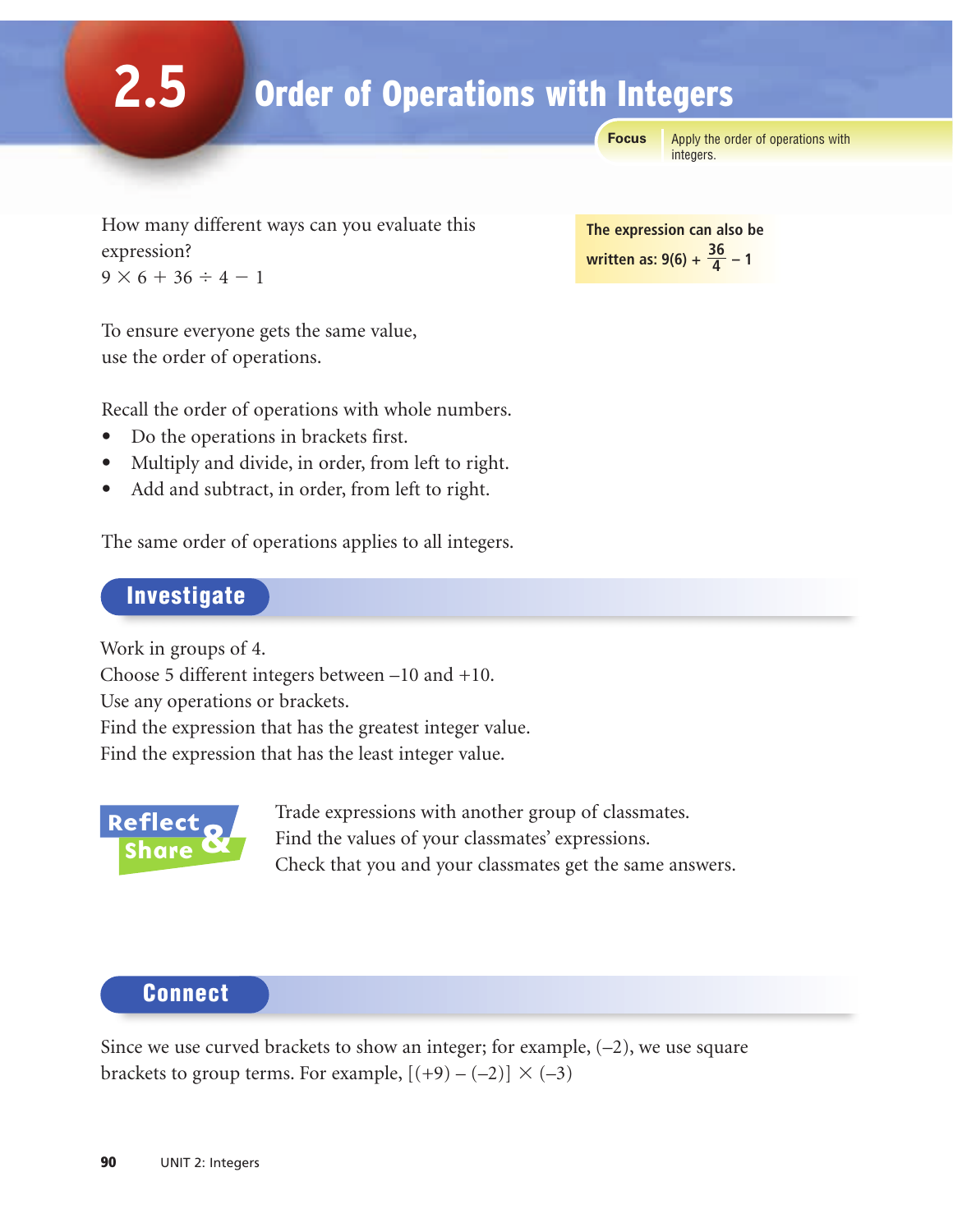When an expression is written as a fraction, the fraction bar indicates division. The fraction bar also acts like a grouping symbol. That is, the operations in the numerator and the denominator must be done first before dividing the numerator by the denominator.

# ▲ *A Solution Example 1* Evaluate:  $[(-6) + (-2)] \div (-4) + (-5)$  $[(-6) + (-2)] \div (-4) +$ Do the operation in square brackets first.  $= (-8) \div (-4) + (-5)$ Divide.  $= (+2) + (-5)$  Add.  $=-3$ *Example 2* Evaluate:  $2 + 4 \times (-8)$ –6

| <b>A Solution</b><br>$2 + 4 \times (-8)$<br>-6<br>$2 + (-32)$ | Evaluate the numerator.<br>Multiply.<br>Add. | If an integer does not have a<br>sign, it is assumed to be<br>positive; for example, $2 = +2$ .<br>Then we do not need to put<br>the number in brackets. |
|---------------------------------------------------------------|----------------------------------------------|----------------------------------------------------------------------------------------------------------------------------------------------------------|
| $\frac{-30}{-6}$                                              | Divide.                                      |                                                                                                                                                          |
| $= 5$                                                         |                                              |                                                                                                                                                          |

#### *Example 3*

| $[18 - (-6)] \times (-2)$ |
|---------------------------|
| Evaluate:<br>$-4$         |
|                           |
|                           |

## ▲ *A Solution*

| $\frac{[18-(-6)] \times (-2)}{3(-4)}$ | Evaluate the numerator and denominator separately.<br>Do the square brackets first. |
|---------------------------------------|-------------------------------------------------------------------------------------|
| $=\frac{24\times(-2)}{3(-4)}$         | Multiply.                                                                           |
| $=\frac{-48}{-12}$                    | Divide.                                                                             |
| $= 4$                                 |                                                                                     |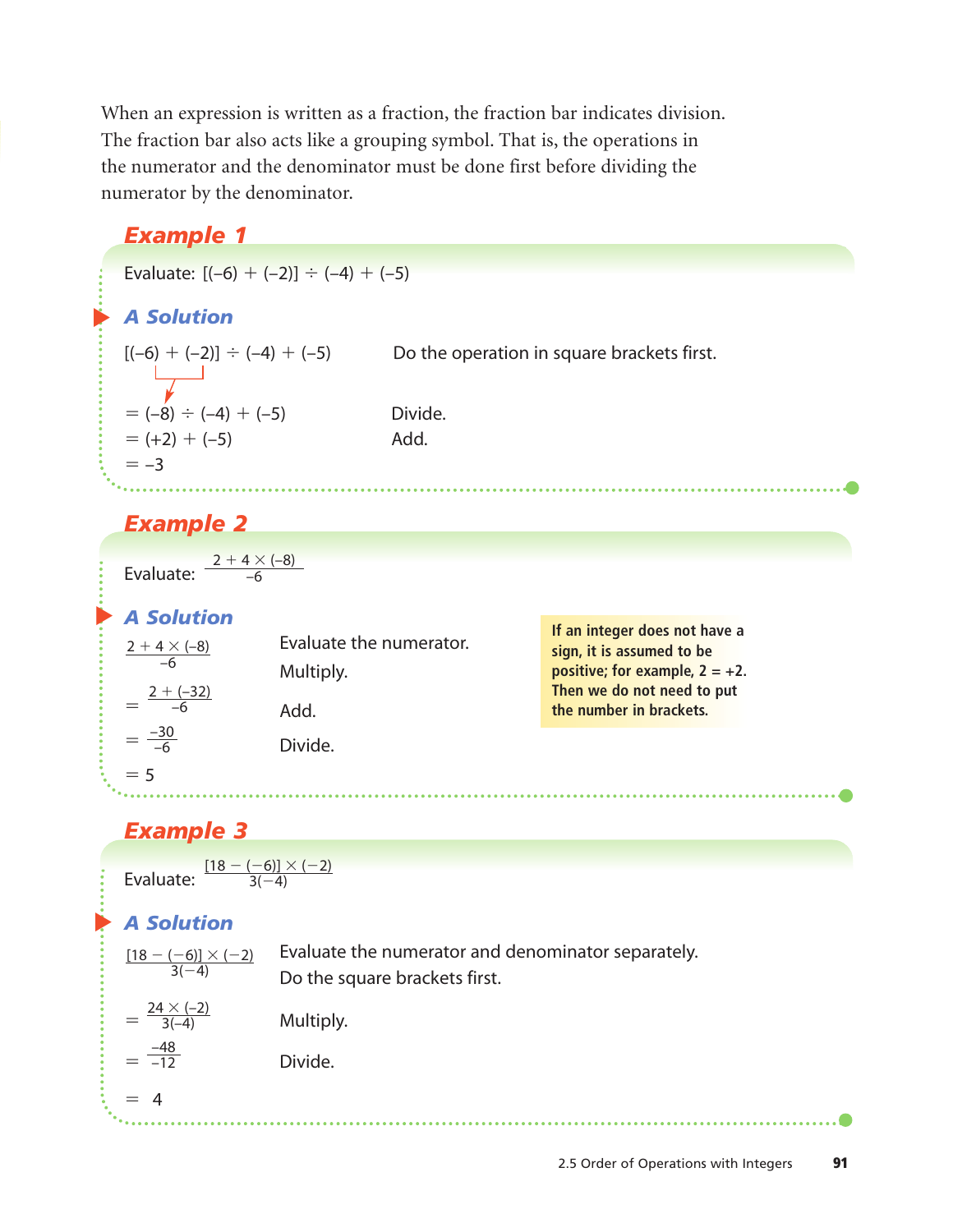

- 1. Why are the square brackets unnecessary in this expression?  $(-3) + [12 \div (-4)]$
- 2. In *Example 3*, why were the numerator and denominator evaluated separately?

## **Practice**

### *Check*

3. State which operation you do first.

a) 
$$
7 + (-1) \times (-3)
$$

**b)** 
$$
(-18) \div (-6) - (-4)
$$

**c)**  $6 + (-4) - (-2)$ 

$$
d) (-2)[7 + (-5)]
$$

- **e)**  $(-3) \times (-4) \div (-1)$
- **f)**  $8-3+(-4) \div (-1)$
- 4. Evaluate each expression in question 3. Show all steps.
- 5. Elijah evaluated this expression as shown.

$$
3 - (-5) + 8(-4) = 3 - (-5) + (-32)
$$
  
= 3 - (-37)  
= 40

Is Elijah's solution correct? If your answer is yes, explain the steps Elijah took. If your answer is no, what error did Elijah make? What is the correct answer? Show your work.

6. **a)** Evaluate.

i) 
$$
12 \div (2 \times 3) - 2
$$

- **ii)**  $12 \div 2 \times (3-2)$
- **b)** Why are the answers different? Explain.

## *Apply*

- 7. Evaluate. State which operation you do first. **a)**  $7(4) - 5$ **b**)  $6[2 + (-5)]$ 
	- **c)**  $(-3) + 4(7)$  **d)**  $(-6) + 4(-2)$
	- **e)**  $15 \div [10 \div (-2)]$  **f)**  $18 \div 2(-6)$
- 8. Evaluate. Show all steps. **a)**  $6(5 - 7) - 3$ **b)**  $4 - [5 + (-11)]$ **c)**  $[4 - (-8)] \div 6$ **d)**  $8 - 66 \div (-11)$ **e)**  $(-24) \div 12 + (-3)(-4)$ **f)**  $6(-3) + (-8)(-4)$
- 9. Evaluate. Show all steps.
	- **a)**  $\frac{(-7) \times 4 + 8}{4}$ **b)**  $\frac{4 + (-36) \div 4}{-5}$ **c)**  $\frac{-32}{(-6)(-2) - (-4)}$ **d)**  $\frac{9}{(-3)+(-18) \div 3}$ –5 4
- **10.** Evaluate. Show all steps.

a) 
$$
\frac{4(-3) + 7(-4)}{5(-1)}
$$
  
b) 
$$
\frac{[19 - (-5)] \div (-3)}{2(-2)}
$$
  
c) 
$$
\frac{32 \div 4 - (-28) \div 7}{12 \div (-4)}
$$

**d)** 
$$
\frac{12-4(-6)}{[3-(-3)]\times(-3)}
$$